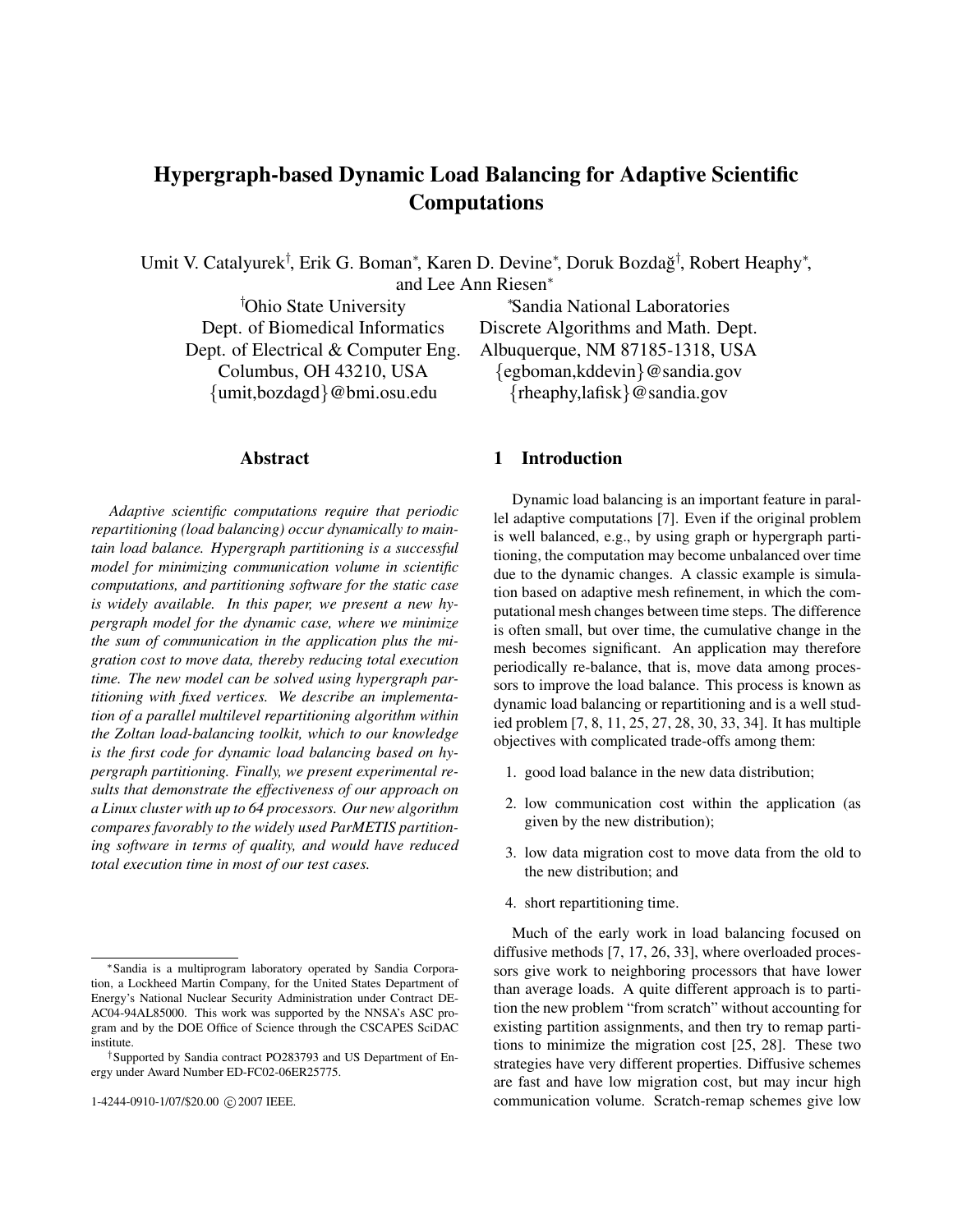communication volume but are slower and often have high migration cost.

Dynamic load balancing schemes should be designed such that the compromise between these extreme choices can be tweaked by the application developer. In [27], Schloegel et al. introduced a parallel adaptive repartitioning scheme based on the multilevel graph partitioning paradigm. In their work, relative importance of migration time against communication time is set using a user-given parameter, and it is taken into account in the refinement phase of the multilevel scheme. Aykanat et al. [1] proposed a graph-based repartitioning model, *RM model*, where the original computational graph is augmented with new vertices and edges to account for migration cost. Then the graph is repartitioned using graph partitioning with fixed vertices using a serial tool *RM-METIS* that they developed by modifying the graph partitioning tool METIS [19]. Although these approaches attempt to minimize both communication and migration costs, their applicability is limited to problems with symmetric, bi-directional dependencies. In a concurrent work, Cambazoglu and Aykanat [4] have recently proposed a hypergraph-partitioning based model for the adaptive screen partitioning problem in the context of image-space-parallel direct volume rendering of unstructured grids. However, in that application, communication occurs only for data replication (migration); hence, their model accounts only for migration cost.

In this work, our approach is to directly minimize the total execution time. We use the common model [27]

$$
t_{tot} = \alpha (t_{comp} + t_{comm}) + t_{mig} + t_{report},
$$

where  $t_{comp}$  and  $t_{comm}$  denote computation and communication times within the application, respectively,  $t_{mig}$  is the data migration time, and  $t_{report}$  is the repartitioning time. The parameter  $\alpha$  indicates how many iterations (e.g., time steps in a simulation) the application performs between every load-balance operation. Since the goal of load balancing is to minimize the communication cost while maintaining well-balanced computational loads, we can safely assume that computation will be balanced and hence drop  $t_{comp}$  term. The repartitioning time is typically significantly smaller than  $\alpha(t_{comp} + t_{comm})$  due to fast state-ofthe-art repartitioners, so we also ignore  $t_{report}$ . Thus, the objective of our model is to minimize  $\alpha t_{comm} + t_{mig}$ .

This work has two main contributions:

• We present a new hypergraph model for repartitioning where we minimize the sum of total communication volume in the application plus the migration cost to move data. Hypergraphs accurately model the actual communication cost and have greater applicability than graph models (e.g., hypergraphs can represent non-symmetric and/or non-square systems) [5]. Furthermore, directly incorporating both the communication and migration costs into a single hypergraph/graph model is more suitable to successful multilevel partitioning than accounting for migration costs only in refinement (see Section 2 for details).

• We present a new parallel repartitioning tool based on hypergraph partitioning with fixed vertices. Although serial hypergraph partitioners with fixed-vertex partitioning exist (PaToH [6]), to the best of our knowledge our tool (Zoltan [2]) is the first parallel hypergraph partitioner with this feature.

The rest of the paper is organized as follows. Section 2 contains some preliminaries about hypergraph partitioning and multilevel partitioning. The details of the proposed hypergraph model for repartitioning are presented in Section 3. Section 4 describes the algorithm for parallel hypergraph partitioning with fixed vertices. Experimental evaluation of the proposed approach is presented in Section 5. Finally, Section 6 contains our conclusions.

#### 2 Preliminaries

The static partitioning problem is often modeled as graph or hypergraph partitioning, where vertices represent the computational load associated with data and the edges (hyperedges) represent data dependencies. The edges (hyperedges) that span more than one partition (so-called cut edges) incur communication cost. We use the hypergraph model because it more accurately reflects communication volume and cost and has greater applicability than graph models [5, 14].

# 2.1 Hypergraph Partitioning

A hypergraph  $H = (V, N)$  is defined by a set of vertices  $V$  and a set of nets (hyperedges)  $N$  among those vertices, where each net  $n_i \in N$  is a non-empty subset of vertices. Non-negative weights  $(w_i)$  and costs  $(c_i)$  can be assigned to the vertices  $(v_i \in V)$  and nets  $(n_i \in N)$ of the hypergraph, respectively.  $P = \{V_1, V_2, \ldots, V_k\}$ is called a  $k$ -way partition of  $H$  if each part is a nonempty, pairwise-disjoint subset of  $V$  and the union of all  $V_p, p = 1, 2, \ldots, k$ , is equal to V. A partition is said to be *balanced* if

$$
W_p \le W_{avg}(1+\epsilon) \text{ for } p=1,2,\ldots,k,
$$
 (1)

where part weight  $W_p = \sum_{v_i \in V_p} w_i$  is the sum of the vertex weights of part  $V_p$ ,  $W_{avg} = (\sum_{v_i \in V} w_i) / k$  is the weight of each part under perfect load balance, and  $\epsilon$  is a predetermined maximum imbalance allowed.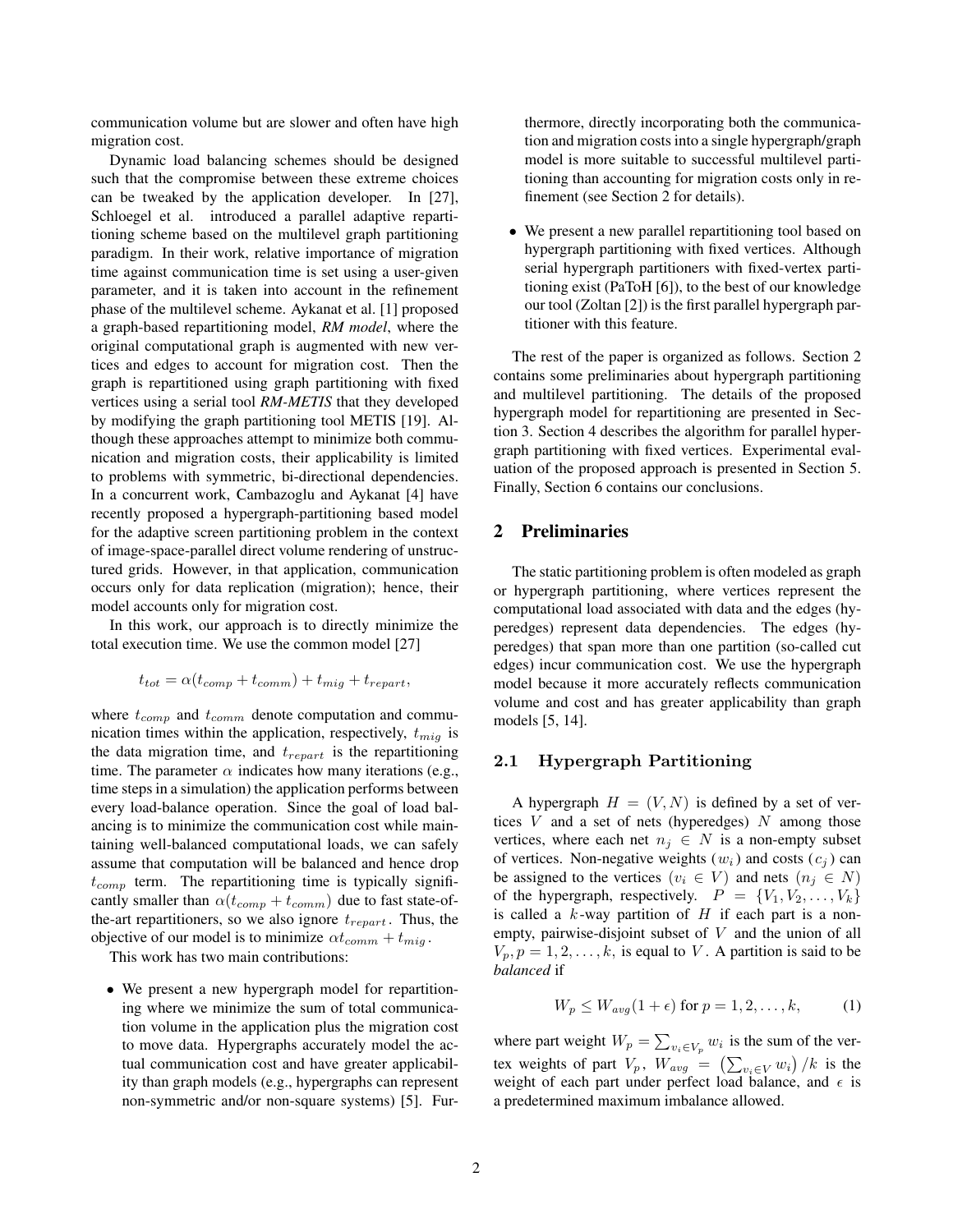In a partition, a net that has at least one vertex in a part is said to connect to that part. The *connectivity*  $\lambda_i(H, P)$  of a net  $n_i$  denotes the number of parts connected by  $n_i$  for a given partition  $P$  of  $H$ . A net  $n_j$  is said to be *cut* if it connects more than one part (i.e.,  $\lambda_i > 1$ ).

There are various ways of defining the cut-size  $cuts(H, P)$  of a partition P of hypergraph H [24]. The relevant one for our context is known as connectivity-1 (or  $k-1$ ) cut, defined as follows:

$$
cuts(H, P) = \sum_{n_j \in N} c_j (\lambda_j - 1)
$$
 (2)

The hypergraph partitioning problem [24] can then be defined as the task of dividing a hypergraph into  $k$  parts such that the cut-size (Eq. 2) is minimized while the balance criterion (Eq. 1) is maintained.

#### 2.2 Multilevel Partitioning

Although graph and hypergraph partitioning are NPhard [13, 24], algorithms based on multilevel paradigms [3, 16, 21] have been shown to quickly compute good partitions in practice for both graphs [15, 20, 32] and hypergraphs [6, 22]. Recently the multilevel partitioning paradigm has been adopted by parallel graph [23, 32], and hypergraph [9, 29] partitioners.

In multilevel partitioning, instead of directly partitioning the original large hypergraph (graph), a hierarchy of smaller hypergraphs (graphs) that approximate the original is generated during the *coarsening* phase. The smallest hypergraph (graph) is partitioned in the *coarse partitioning* phase. In the *refinement* phase, the coarse partition is projected back to the larger hypergraphs (graphs) in the hierarchy and improved using a local optimization method.

# 3 A New Hypergraph Model for Dynamic Load Balancing

Dynamic load balancing (repartitioning) is difficult because there are multiple objectives that often conflict. Thus, some algorithms focus on minimizing communication cost while others focus on migration cost. We propose a novel unified model that combines both communication cost and migration cost. We then minimize the composite objective directly using hypergraph partitioning.

First consider the computational structure of an adaptive application in more detail. A typical adaptive application, e.g., time-stepping numerical methods with adaptive meshes, performs a sequence of iterations. Between each iteration the structure of the problem (computation) may change slightly, but usually not much. After a certain number of iterations, a load balancer is called to rebalance the workloads. The required data is then moved (migrated) between parts to establish the new partitioning, and the computation continues.

We call the period between two subsequent load balancings an *epoch* of the application. A single epoch may consist of one or more iterations of the computation in the application. Let the number of iterations in epoch j be  $\alpha_i$ .

It is possible to model the computational structure and dependencies of each epoch using a computational hypergraph [5]. Since each epoch contains computations of the same type, but the structure may change, a different hypergraph is needed to represent each epoch. Let  $H^j = (V^j, E^j)$  be the hypergraph that models the jth epoch of the application.

We assume the following procedure. Load balancing of the first epoch is achieved by partitioning the first epoch hypergraph  $H<sup>1</sup>$  using a static partitioner. At the end of epoch 1, we need to decide how to redistribute the data and computation for epoch 2. The cost should be the sum of the communication cost for  $H^2$ , with the new data distribution, scaled by  $\alpha_2$  (since epoch 2 will have  $\alpha_2$  iterations) plus the migration cost for moving data between the two distributions. This principle holds for  $H<sup>j</sup>$  at every epoch  $j, j > 1$ . We assume that the hypergraph  $H<sup>j</sup>$  describing the task-data dependencies of the computations of epoch j is known at the end of epoch  $j - 1$ . As described below, we construct a *repartitioning hypergraph* by augmenting epoch j's hypergraph  $H<sup>j</sup>$  with additional vertices and nets to model data migration cost. With these additions, dynamic load balancing (repartitioning) reduces to hypergraph partitioning with fixed vertices. After this repartitioning, the resulting partition can be decoded easily to infer the datamigration pattern and cost.

We propose a new *repartitioning hypergraph model*. The repartitioning hypergraph  $\bar{H}^j$  for epoch j is constructed by augmenting epoch j's hypergraph  $H^j$  with k new vertices and  $|V^j|$  new hyperedges to model the migration cost. In  $\bar{H}^j$  we keep the vertex weights intact, but we scale each net's cost (representing communication) by  $\alpha_i$ . We add one new *partition vertex*  $u_i$ , with zero weight, for each partition i,  $i = 1, 2, ..., k$ . Thus, the vertices in  $\overline{H}^{j}$  are  $V^j \cup \{u_i | i = 1, 2, \dots, k\}$ . For each vertex  $v \in V^j$ , we add a *migration* net between  $v$  and  $u_i$  if  $v$  is assigned to partition *i* at the end of epoch  $j-1$ . This migration net represents the data that needs to be migrated for moving vertex  $v$  to a different partition; therefore, its cost is set to the size of the data associated with  $v$ .

Figure 1 illustrates a sample hypergraph  $H^{j-1}$  for epoch  $j - 1$ , and a repartitioning hypergraph for epoch j. Our model does not require distinguishing between the two types of vertices and nets; however, for clarity in this figure, we represent computation vertices with circles and partition vertices  $u_i$  with hexagons. Similarly, nets modeling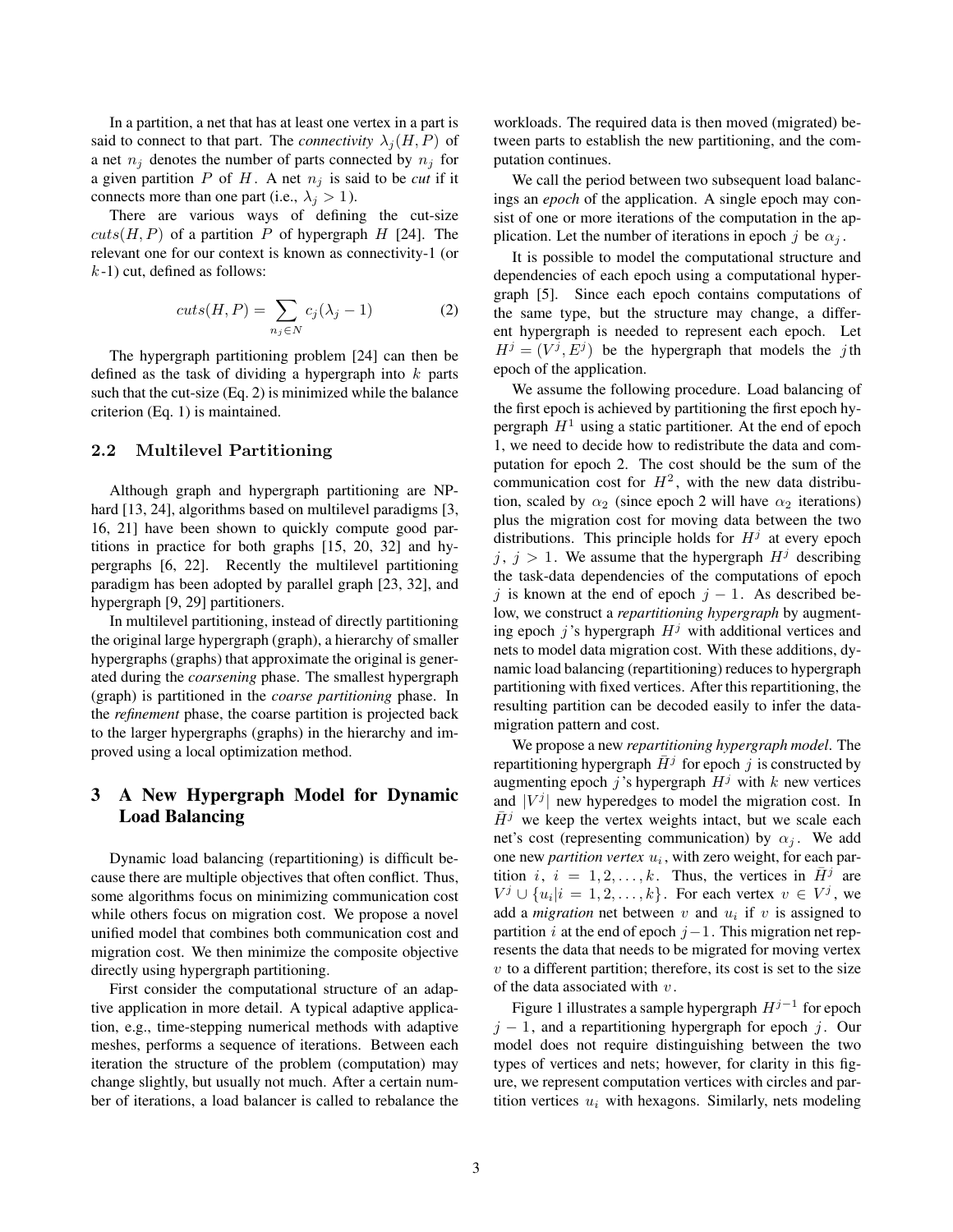

**Figure 1. (left) A sample hypergraph for epoch** j − 1**; (right) repartitioning hypergraph for epoch** j **with a sample partitioning.**

communication during computation are represented with squares, and migration nets modeling data that must be migrated if a vertex assignment changes are represented with diamonds. At epoch  $j - 1$  there are nine vertices with, say, unit weights partitioned into three parts with a perfect load balance. There are three cut nets representing data that need to be communicated between three parts. Assuming the cost of each net is one, the total communication volume (Eq. 2) is three, since each cut net has a connectivity of two. In other words, each iteration of epoch  $j - 1$  incurs a communication cost of three.

In epoch  $j$  of Figure 1 (right), the computational structure is changed: vertices 8 and 9 are removed, and new vertices a and b are added. The repartitioning hypergraph  $\bar{H}^j$ shown reflects these changes. Additionally, there are three partition vertices  $u_1$ ,  $u_2$  and  $u_3$ . The seven old vertices of  $H^{j-1}$  are connected, via migration nets, to the partition vertices for the partitions to which they were assigned in epoch  $j - 1$ . Similarly, new vertices a and b are connected to the partition vertices associated with the partition they were created.

We now have a new repartitioning hypergraph  $\bar{H}^j$  that encodes both communication cost and migration cost. By using this novel repartitioning hypergraph with a crucial constraint — vertex  $u_i$  must be assigned, or fixed, to partition  $i$  — the repartitioning problem reduces to hypergraph partitioning with *fixed* vertices. In Section 4, we describe how partitioning with fixed vertices can be achieved in a parallel multilevel hypergraph partitioning framework.

Let  $P = \{V_1, V_2, \ldots, V_k\}$  be a valid partitioning for this problem. We decode the result as follows. If a vertex  $v$  is assigned to partition  $V_p$  in epoch  $j - 1$  and to partition  $V_q$ in epoch j, where  $p \neq q$ , then the migration net between v and  $u_p$  is cut with connectivity 2, since  $u_p$  is fixed in  $V_p$ . Hence this migration net will contribute its cost, size of the data associated with  $v$ , to the cut-size (Eq. 2) accurately modeling the migration cost of vertex  $v$ 's data. Recall that cost of a communication net is size of the data item that will be communicated during computation scaled by the number of iterations. If a communication net with connectivity  $\lambda$  is cut, it contributes  $(\lambda - 1)$  times its cost to the total cut-size accounting the true communication volume incurred by this net in the computation phase [5]. Thus our repartitioning hypergraph accurately models the sum of communication during computation phase plus migration cost due to moved data.

In Figure 1, assume that the example epoch  $j$  has, say, five iterations, i.e.  $\alpha_j = 5$ . Then the cost of each communication net is five. Further assume that each vertex has size three; i.e. the migration cost of each vertex, hence the cost of each migration net, is three. In this example, vertices 3 and 6 are moved to partitions  $V_2$  and  $V_3$ , respectively. Thus, the migration nets connecting them to their previous parts are now cut with connectivity of two. Total migration cost is then  $2 \times 3 \times (2 - 1) = 6$ . Furthermore, communication nets  $\{2, 3, a\}$  and  $\{5, 6, 7\}$  are cut with connectivity of two, as is net  $\{4, 6, a\}$  with connectivity of three. They represent a total communication volume of  $2 \times 5 \times (2 - 1) + 1 \times 5 \times (3 - 1) = 20$ , resulting in a total cost of 26 for epoch  $i$ .

# 4 Parallel Multilevel Hypergraph Partitioning with Fixed Vertices

Another contribution of our work is the development of a new technique for parallel hypergraph partitioning with fixed vertices. As described in Section 2, hypergraph partitioning is NP-hard but can be effectively (approximately) solved in practice using multilevel heuristic approaches. Multilevel hypergraph partitioning algorithms can be adapted to handle fixed vertices [6]. Here we describe our technique for parallel multilevel hypergraph partitioning with fixed vertices. Our implementation is based on the parallel hypergraph partitioner in Zoltan [9].

The main idea of partitioning with fixed vertices is to make sure that the fixed partition constraint of each ver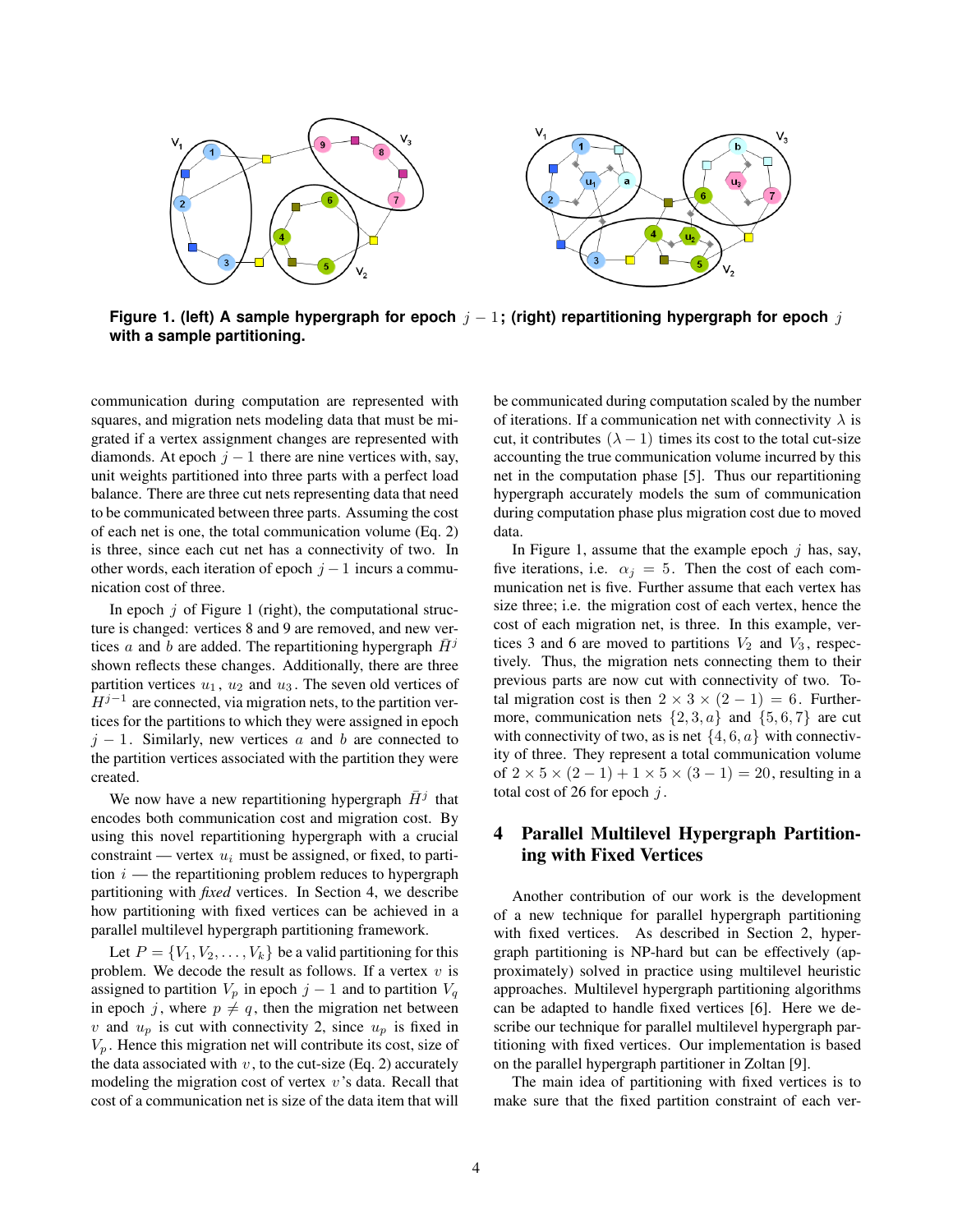tex is maintained during phases of multilevel partitioning. We will first describe how this works assuming that we are using a direct  $k$ -way multilevel paradigm. Later we will briefly discuss how this is handled when a recursive bisection approach is used.

#### 4.1 Coarsening Phase

The goal of the coarsening phase is to approximate the original hypergraph via a succession of smaller hypergraphs. This process terminates when the coarse hypergraph is small enough (e.g., it has less than  $2k$  vertices) or when the last coarsening step fails to reduce the hypergraph size by a threshold (typically 10%). In this work we employ a method based on merging *similar* pairs of vertices. We adopted a method called *inner-product matching* (IPM), that was initially developed in PaToH [5] (where it was called heavy-connectivity matching), and later adopted by hMETIS [18] and Mondriaan [31]. The greedy firstchoice method is used to match pairs of vertices.

Conceptually, the parallel implementation of IPM works in rounds where in each round, each processor selects a subset of vertices as candidate vertices that will be matched in that round. The candidate vertices are sent to all processors. Then all processors concurrently contribute the computation of their *best* match for those candidates. Matching is finalized by selecting a global best match for each candidate. Zoltan uses a two-dimensional data distribution; hence, the actual inner workings of IPM are somewhat complicated. Since a detailed description is not needed to explain the extension for handling fixed vertices, we have omitted those details. Readers may refer to [9] for more details.

During the coarsening, we do not allow two vertices to match if they are fixed to different partitions. Thus, there are three possible scenarios: 1) two matched vertices are fixed to the same partition, 2) only one of the matched vertices is fixed to a partition, or 3) both are not fixed to any partitions (free vertices). For cases 1 and 2, the resulting coarse vertex is fixed to the part in which either of its constituent vertices was fixed; for case 3, the resulting coarse vertex is free. By constraining matching in this way, we ensure that the fixed vertex information appropriately propagates to coarser hypergraphs, and coarser hypergraphs truly approximate the finer hypergraphs and their constraints.

In order to efficiently implement this restriction, we allow each processor to concurrently compute all match scores of possible matches, including infeasible ones (due to the matching constraint), but at the end when the best local match for each candidate is selected we select a match that obeys the matching constraint. We have observed that this scheme only adds an insignificant overhead to the unrestricted IPM matching.

#### 4.2 Coarse Partitioning Phase

The goal of this phase is to construct an initial solution using the coarsest hypergraph available. When coarsening stops, if the coarsest hypergraph is small enough (i.e., if coarsening did not terminate early due to unsuccessful coarsening) we replicate it on every processor and each processor runs a randomized greedy hypergraph growing algorithm to compute a different partitioning into  $k$  partitions. If the coarsest hypergraph is not small enough, then each processor contributes computation of an initial partitioning using a localized version of the greedy hypergraph algorithm. In either case, we ensure that fixed coarse vertices are assigned to their respective partitions.

# 4.3 Refinement Phase

The refinement phase takes a partition assignment, projects it to finer hypergraphs and improves it using a local optimization method. Our code is based on a localized version of the successful Fiduccia–Mattheyses [12] method, as described in [9]. The algorithm performs multiple passpairs and in each pass, each vertex is considered to move to another part to reduce cut cost. As in coarse partitioning, the modification to handle fixed vertices is quite straightforward. We do not allow fixed vertices to be moved out of their fixed partition.

# 4.4 Handling Fixed Vertices in Recursive Bisection

Achieving  $k$ -way partitioning via recursive bisection (repeated subdivision of parts into two parts) can be extended easily to accommodate fixed vertices. For example, in the first bisection of recursive bisection, the fixed vertex information of each vertex can be updated as follows: vertices that are originally fixed to partitions  $1 \le p \le k/2$ , are fixed to partition 1, and vertices originally fixed to partitions  $k/2 < p \le k$  are fixed to partition 2. The partitioning algorithm with fixed vertices then can be executed without any modifications. This scheme is recursively applied in each bisection. Zoltan uses this recursive bisection approach.

# 5 Results

Our repartitioning code is based on the hypergraph partitioner in the Zoltan toolkit [10, 9], which is freely available from the Zoltan web site<sup>1</sup>. The code is written in C and uses MPI for communication. We ran our tests on a Linux cluster that has 64 dual-processor Opteron 250 nodes interconnected via an Infiniband network.

<sup>1</sup>www.cs.sandia.gov/Zoltan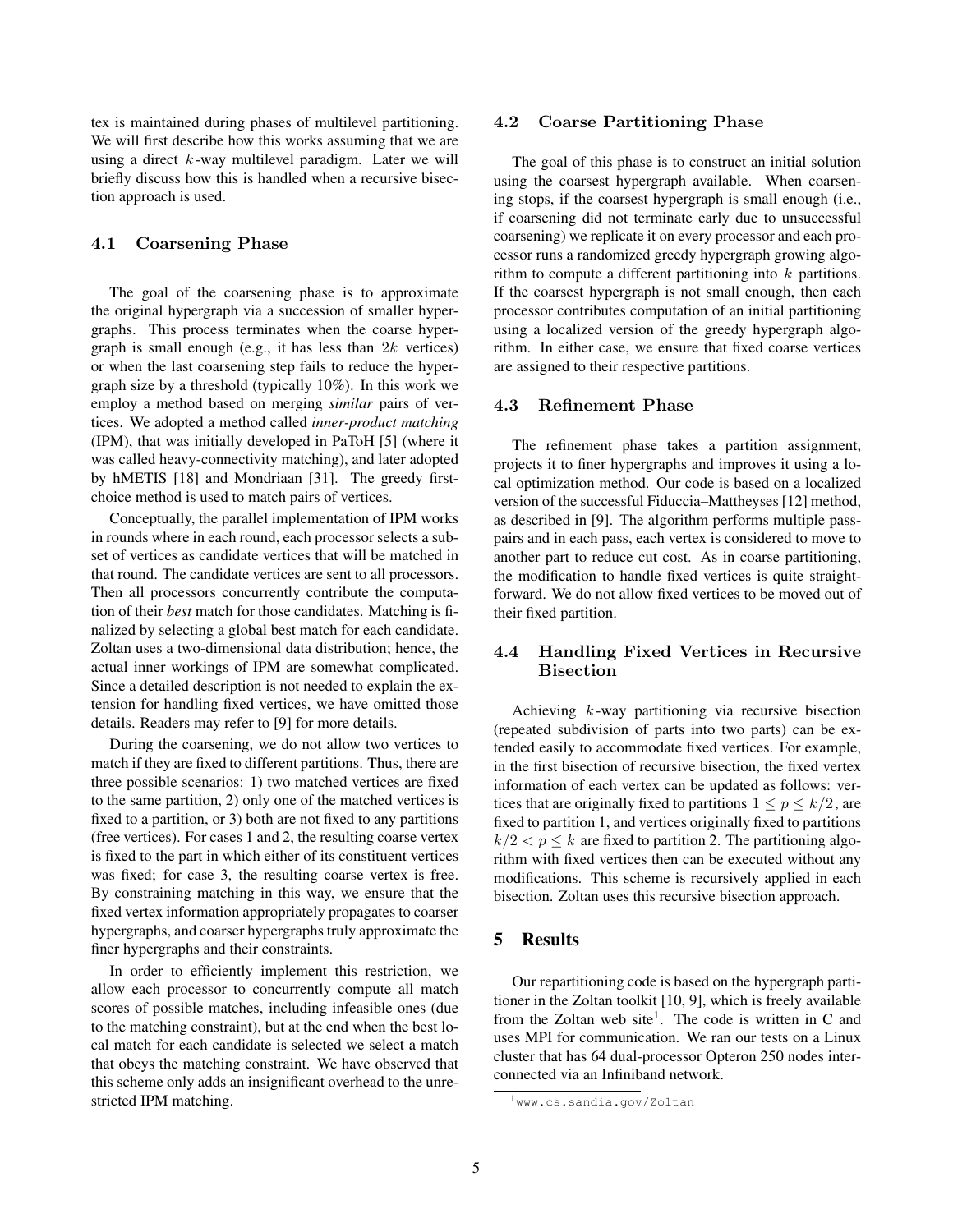| Name       | V         | $E\vert$   | vertex degree |       |         | <b>Application Area</b> |
|------------|-----------|------------|---------------|-------|---------|-------------------------|
|            |           |            | min           | max   | avg     |                         |
| xyce680s   | 682,712   | 823,232    |               | 209   | 2.4     | VLSI design             |
| 2DLipid    | 4,368     | 2,793,988  | 396           | 1,984 | 1,279.3 | Polymer DFT             |
| auto       | 448,695   | 3,314,611  | 4             | 37    | 14.8    | Structural analysis     |
| $apoa1-10$ | 92,224    | 17,100,850 | 54            | 503   | 370.9   | Molecular dynamics      |
| cage14     | 1,505,785 | 13,565,176 | 2             | 41    | 18.0    | DNA electrophoresis     |

Table 1. Properties of the test datasets;  $|V|$  and  $|E|$  are the numbers of vertices and graph edges, **respectively.**

Due to the difficulty of obtaining data from real-world adaptive simulations, we present results from synthetic dynamic data. The base cases were obtained from real applications, as shown in Table 1. All these problems are structurally symmetric, and can be accurately represented as both graphs and hypergraphs. (We expect our hypergraph approach to have a clear advantage for non-symmetric problems.)

We used two different methods to generate synthetic dynamic data. The first method represents biased random perturbations that change the structure of the data. In this method, we randomly select a certain fraction of vertices in the original data and delete them along with the incident edges. At each iteration, we delete a different subset of vertices from the original data. Therefore, we simulate dynamically changing data that can both lose and gain vertices and edges. The results presented in this section correspond to the case where half of the partitions lose or gain 25% of the total number of vertices at each iteration.

The second method we used to generate synthetic data simulates adaptive mesh refinement. Starting with the initial data, we randomly select a certain fraction of the partitions at each iteration. Then, the sub-domain corresponding to selected partitions performs a simulated mesh refinement, where each vertex increases both its weight and its size by a constant factor. In the results displayed in this section, 10% of the partitions are selected at each iteration and the weight and size of each vertex in these partitions are randomly increased to between 1.5 and 7.5 of their original value.

We tested several other configurations by varying the fraction of vertices lost or gained and the factor that scales the size and weight of vertices. The results we obtained in these experiments were similar to the ones presented in this section.

We compare four different algorithms:

- 1. Zoltan-repart: Our new method implemented within the Zoltan hypergraph partitioner,
- 2. Zoltan-scratch: Zoltan hypergraph partitioning from scratch.
- 3. ParMETIS-repart: ParMETIS graph repartitioning using the *AdaptiveRepart* option.
- 4. ParMETIS-scratch: ParMETIS graph partitioning from scratch (*Partkway*).

We used ParMETIS version 3.1 in these experiments. For the scratch methods, we used a maximal matching heuristic in Zoltan to map partition numbers to reduce migration cost. We do not expect the partition-from-scratch methods to be competitive for dynamic problems, but include them as a useful baseline.

In Figures 2 through 6, experimental results for total cost while varying the number of processors and  $\alpha$  are presented. In our experiments we varied the number of processors (partitions) between 16 and 64, and  $\alpha$  from 1 to 1000. (Our  $\alpha$  corresponds to the ITR parameter in ParMETIS.) We report the average results over a sequence of 20 trials for each experiment. For each configuration, there are four bars representing total cost for Zoltan-repart, ParMETIS-repart, Zoltan-scratch and ParMETIS-scratch, from left to right respectively. Total cost in each bar is normalized by  $\alpha$  and consists of two components: communication (bottom) and migration (top) costs. In order to improve the readability of the charts, we limited the y-axis for  $\alpha = 1$  where total costs for Zoltan-scratch and ParMETIS-scratch were much larger than the costs for Zoltan-repart and ParMETIS-repart.

The results show that in the majority of the test cases, our new hypergraph repartitioning method Zoltan-repart outperforms ParMETIS-repart in terms of minimizing the total cost. Since minimizing the migration cost is a more deeply integrated objective starting from coarsening, Zoltan-repart trades off communication cost better than ParMETIS-repart to minimize the total cost. This is more clearly seen for small  $\alpha$  values where minimizing migration cost is as important as minimizing the communication cost. As  $\alpha$ grows, migration cost decreases relative to communication cost and the problem essentially reduces to minimizing the communication cost alone. Due to increased emphasis on communication volume, the partitioners find smaller communication cost with increasing  $\alpha$ .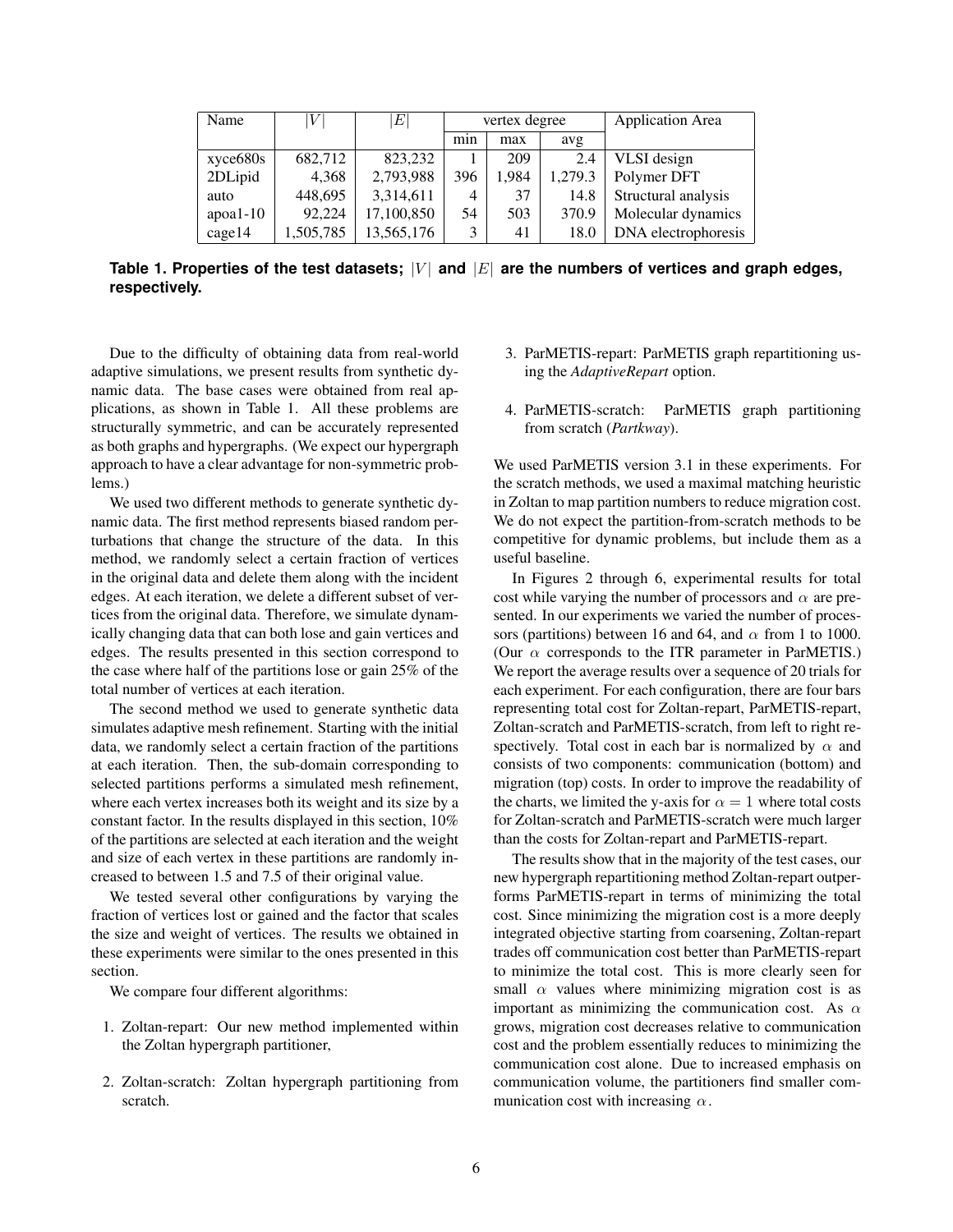

**Figure 2. Normalized total cost (communication volume + (migration volume)/**α**) for xyce680s with (a) perturbed data structures and (b) perturbed weights. Each group of four bars represents results for Zoltan-repart, ParMETIS-repart, Zoltan-scratch and ParMETIS-scratch, from left to right respectively.**



**Figure 3. Normalized total cost (communication volume + (migration volume)/**α**) for 2DLipid with (a) perturbed data structures and (b) perturbed weights. Each group of four bars represents results for Zoltan-repart, ParMETIS-repart, Zoltan-scratch and ParMETIS-scratch, from left to right respectively.**

Similar observations can be made when comparing Zoltan-repart against Zoltan-scratch and ParMETIS- scratch. Since the sole objective in Zoltan-scratch and ParMETIS-scratch is to minimize communication cost, the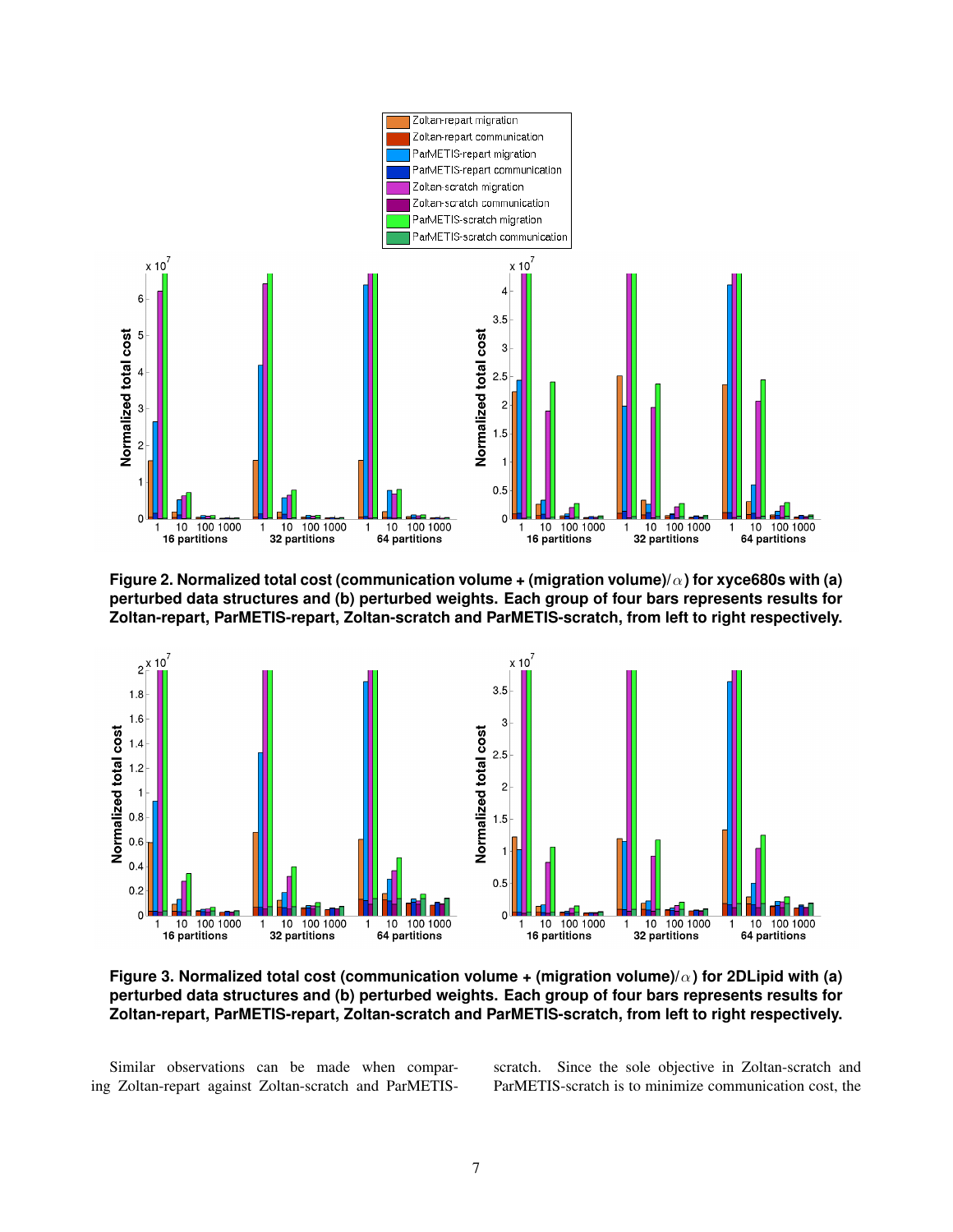

**Figure 4. Normalized total cost (communication volume + (migration volume)/**α**) for auto dataset with (a) perturbed data structures and (b) perturbed weights. Each group of four bars represents results for Zoltan-repart, ParMETIS-repart, Zoltan-scratch and ParMETIS-scratch, from left to right respectively.**



**Figure 5. Normalized total cost (communication volume + (migration volume)/**α**) for apoa1-10 with (a) perturbed data structures and (b) perturbed weights. Each group of four bars represents results for Zoltan-repart, ParMETIS-repart, Zoltan-scratch and ParMETIS-scratch, from left to right respectively.**

migration cost is extremely large, especially for small  $\alpha$ . The total cost using Zoltan-scratch and ParMETIS-scratch is comparable to Zoltan-repart only when  $\alpha$  is greater than 100. For larger values of  $\alpha$ , the objective of minimizing the communication cost dominates; however, Zoltan-repart still performs as well as the scratch methods to minimize the total cost.

When using ParMETIS-repart, migration cost increases noticeably compared to communication cost with increasing number of partitions (processors). On the other hand, with Zoltan-repart, the increase in migration cost is kept small at the expense of a modest increase in communication cost. Consequently, Zoltan-repart achieves a better balance between communication and migration costs; hence, the total cost gets better compared to ParMETIS-repart as the number of partitions increases. This shows that Zoltanrepart is superior in minimizing the total cost objective as well as in scalability of the solution quality compared to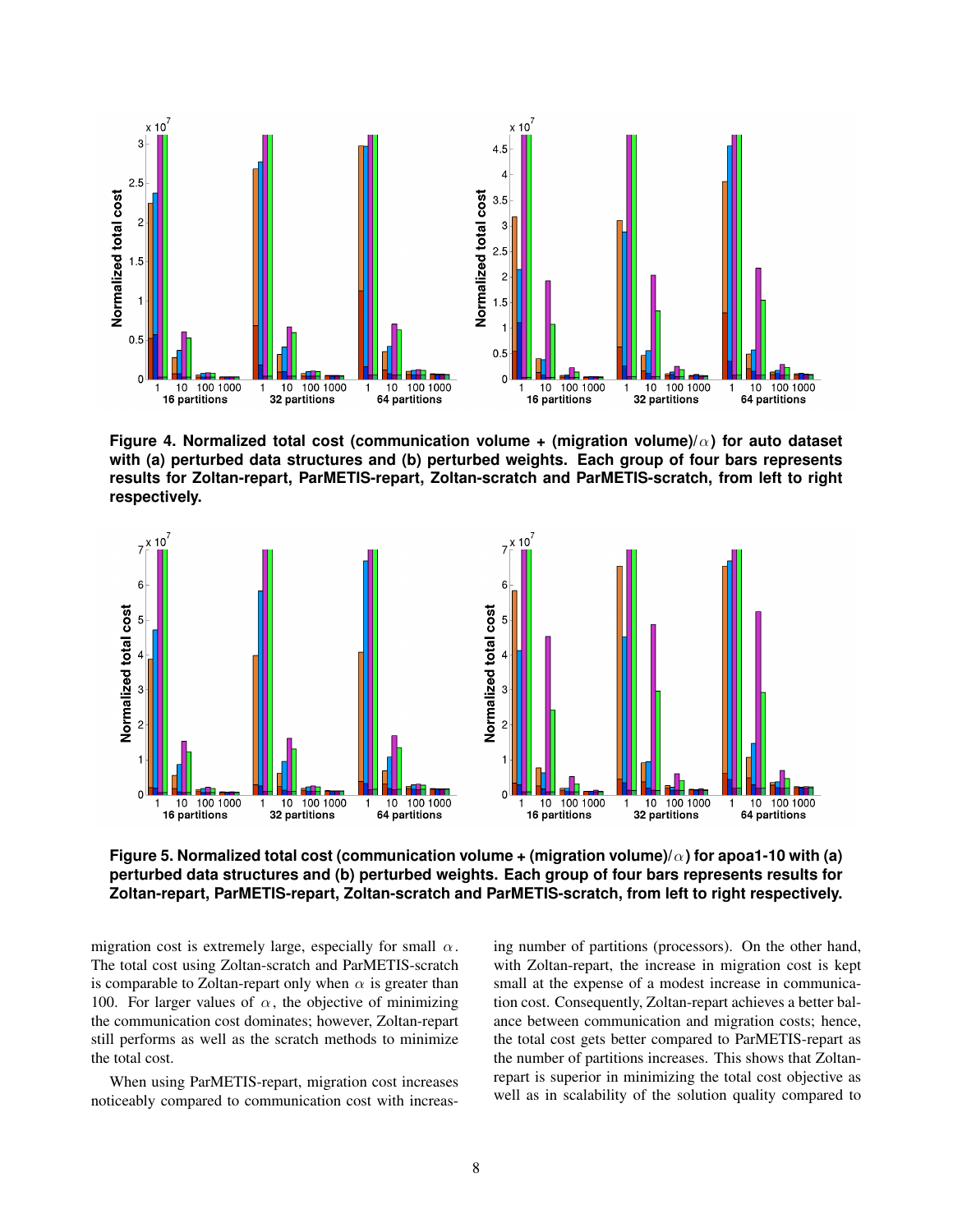

**Figure 6. Normalized total cost (communication volume + (migration volume)/**α**) for cage14 with (a) perturbed data structures and (b) perturbed weights. Each group of four bars represents results for Zoltan-repart, ParMETIS-repart, Zoltan-scratch and ParMETIS-scratch, from left to right respectively.**



**Figure 7. Run time with perturbed data structure for xyce680s. Each group of four bars represents results for Zoltanrepart, ParMETIS-repart, Zoltan-scratch and ParMETIS-scratch, from left to right respectively.**

ParMETIS-repart.

Run times of the tested partitioners while changing the data's structure are given in Figures 7 and 8. Results for changing vertex weights and sizes are omitted since they were similar to the ones presented here. As shown in the figures, Zoltan-repart is at least as fast as ParMETIS-repart on the sparse dataset xyce680s. For the dense 2DLipid data, although graph partitioning approaches run faster for small number of partitions, their execution times increase and become comparable to that of hypergraph partitioning approaches as the number of partitions increases. For medium-dense graphs (e.g., auto, cage14, apoa1-10), Zoltan-repart is significantly slower than ParMETIS-repart. Here, we present run time results for only the auto data. The results for cage14 and apoa1-10 were very similar to that of auto, displaying 10 to 15 times faster execution for graphbased approaches compared to hypergraph-based ones. We plan to improve this performance by using local heuristics in Zoltan-repart to reduce global communication (e.g., using local IPM instead of global IPM).

#### 6 Conclusions

We have presented a new approach to dynamic load balancing based on a single hypergraph model that incorporates both communication volume in the application and data migration cost. Our experiments, using data from a wide range of application areas, show that our method produces partitions that give similar or lower cost than the adaptive repartitioning scheme in ParMETIS. Our code generally required longer time than ParMETIS but that is mostly due to the greater richness of the hypergraph model.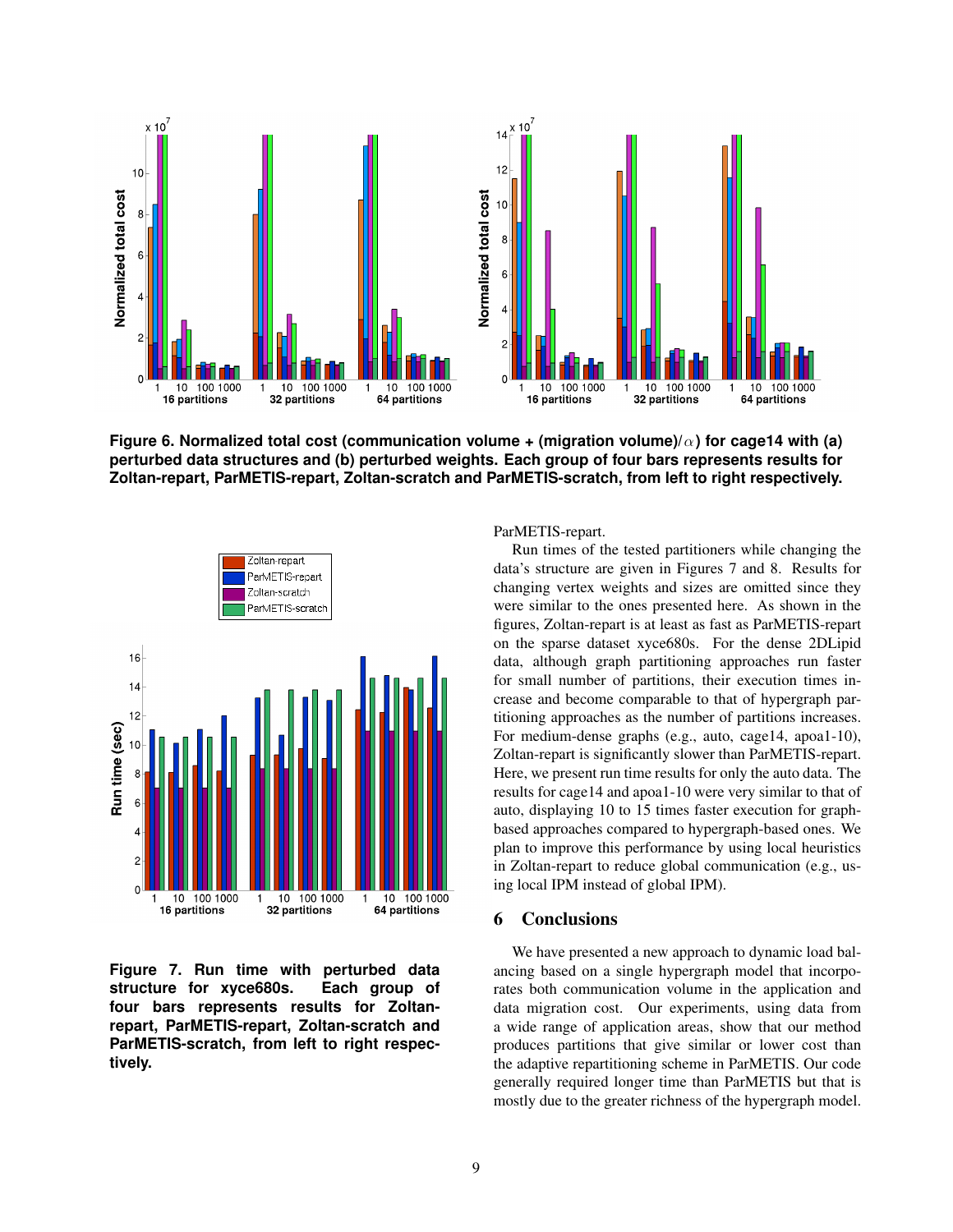

**Figure 8. Run time with perturbed data structure for (a) 2DLipid and (b) auto. Each group of four bars represents results for Zoltan-repart, ParMETIS-repart, Zoltan-scratch and ParMETIS-scratch, from left to right respectively.**

The full benefit of hypergraph partitioning is realized on unsymmetric and non-square problems that cannot be represented easily with graph models. To provide comparisions with graph repartitioners, we did not test such problems here, but they have been studied elsewhere [5, 9]. The experiments showed that our implementation is scalable.

Our approach uses a single user-defined parameter  $\alpha$ to trade between communication cost and migration cost. Experiments show that our method works particularly well when migration cost is more important, but without compromising quality when communication cost is more important. Therefore, we recommend our algorithm as a universal method for dynamic load balancing. The best choice of  $\alpha$ will depend on the application, and can be estimated. Reasonable values are in the range  $1 - 1000$ .

In future work, we will test our algorithm and implementation on real adaptive applications. We will also attempt to speed up our algorithm by exploiting locality given by the data distribution. We believe the implementation can be made to run faster without reducing quality. However, since the application run time is often far greater than the partitioning time, this enhancement may not be important in practice.

# Acknowledgments

We thank Bruce Hendrickson and Vitus Leung for their contributions to the Zoltan project.

# References

- [1] C. Aykanat, B. B. Cambazoglu, F. Findik, and T. Kurc. Adaptive decomposition and remapping algorithms for object-space-parallel direct volume rendering of unstructured grids. *Journal of Parallel and Distributed Computing*, 67(1):77–99, Jan 2007.
- [2] E. Boman, K. Devine, L. A. Fisk, R. Heaphy, B. Hendrickson, C. Vaughan, U. Catalyurek, D. Bozdag, and W. Mitchell. *Zoltan 2.0: Data Management Services for Parallel Applications; User's Guide*. Sandia National Laboratories, Albuquerque, NM, 2006. Tech. Report SAND2006-2958 http://www.cs.sandia.gov/ Zoltan/ug html/ug.html.
- [3] T. N. Bui and C. Jones. A heuristic for reducing fill-in sparse matrix factorization. In *Proc. 6th SIAM Conf. Parallel Processing for Scientific Computing*, pages 445–452. SIAM, 1993.
- [4] B. B. Cambazoglu and C. Aykanat. Hypergraph-partitioningbased remapping models for image-space-parallel direct volume rendering of unstructured grids. *IEEE Transactions on Parallel and Distributed Systems*, 18(1):3–16, Jan 2007.
- [5] U. V. Catalyurek and C. Aykanat. Hypergraph-partitioning based decomposition for parallel sparse-matrix vector multiplication. *IEEE Transactions on Parallel and Distributed Systems*, 10(7):673–693, 1999.
- [6] U. V. Çatalyürek and C. Aykanat. *PaToH: A Multilevel Hypergraph Partitioning Tool, Version 3.0*. Bilkent University, Department of Computer Engineering, Ankara, 06533 Turkey. PaToH is available at http://bmi.osu.edu/ <sup>∼</sup>umit/software.htm, 1999.